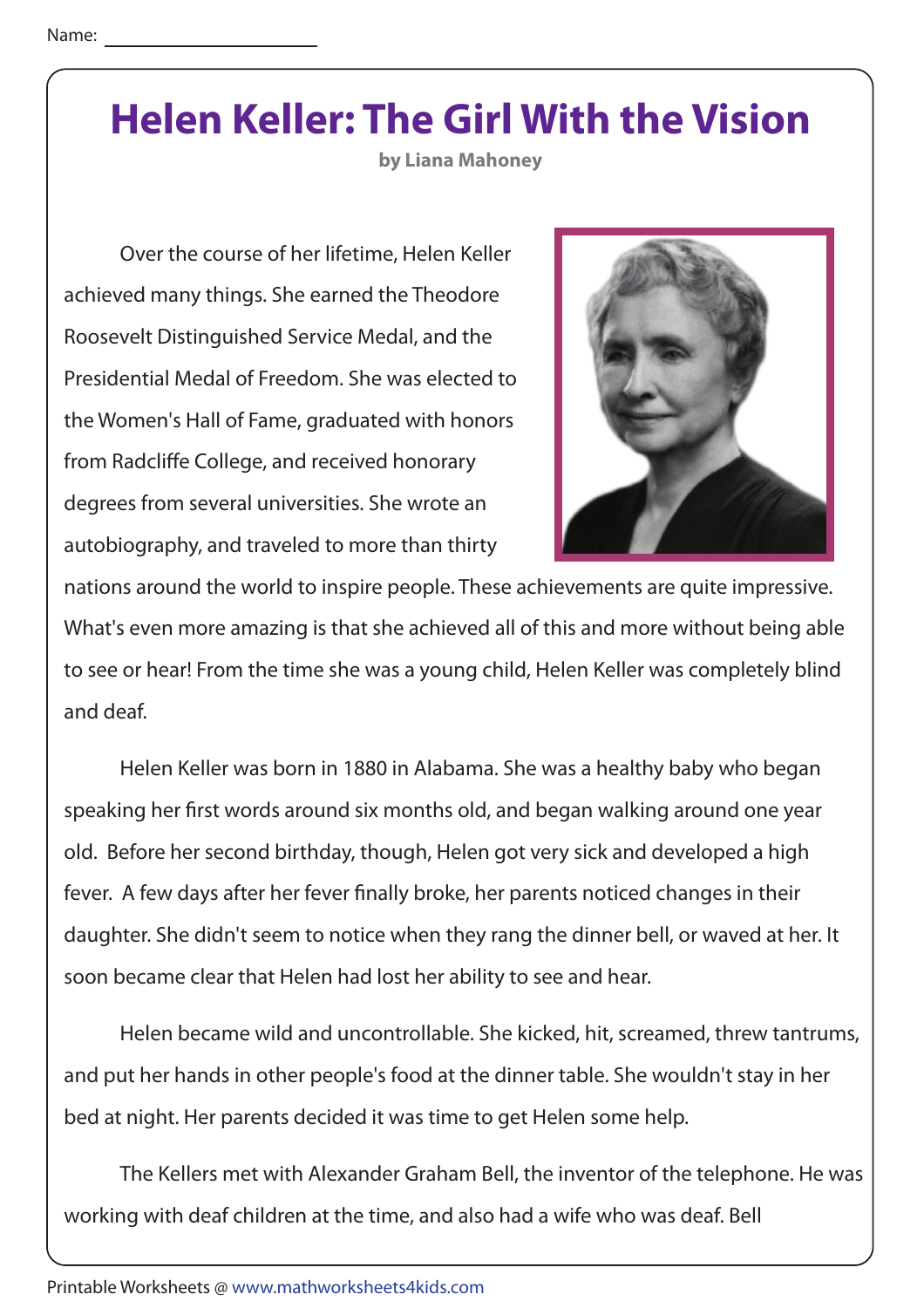suggested they contact the Perkins Institute for the Blind in Boston, Massachusetts to see if the teachers there might be able to help Helen. Mr. and Mrs. Keller took his advice and hoped for good news. On March 3, 1887, good news came indeed! One of the institute's most recent graduates, Annie Sullivan, arrived to the Keller home to begin teaching Helen. This was the beginning of a 49-year relationship between Helen and her teacher, and it changed Helen's life forever.

 Annie was a strict teacher who worked very hard teaching six-year-old Helen how to behave and how to communicate with others. She brought Helen a doll as a gift, and on her very first day at the Kellers, Annie tried to teach Helen the word "doll." She used finger spelling to spell out the letters "d-o-l-l" in Helen's hand. She tried teaching Helen many words in this manner. Eventually, Helen learned to spell them back to Annie. But Annie could tell that Helen wasn't connecting the letters and their meaning. Many times, Helen threw tantrums and appeared angry. Still, Annie didn't give up.

 One day, Annie had a big breakthrough. She taught Helen the meaning of the word "water" by holding her hand under a water pump and spelling "w-a-t-e-r" over and over again. Helen understood! She spelled it back to Annie, then pounded the ground to tell Annie she wanted to know its name. By the time evening came, Helen had learned over thirty words and understood their meaning! Now that she had discovered a whole new world, Helen's love for learning ignited. She wanted to know more. The little girl who never smiled and often went into fits of rage was now a happy child who was thirsty to learn.

 Now Helen wanted the rest of the world to understand her just as well. She learned how to read Braille, a special alphabet for blind people. Then she used a Braille typewriter to type out stories of her own! She also spent the next twenty-five years of her life learning to speak so that others could understand her. She went to a school for the deaf in Boston. Here, she learned that she could use her hands to teach herself how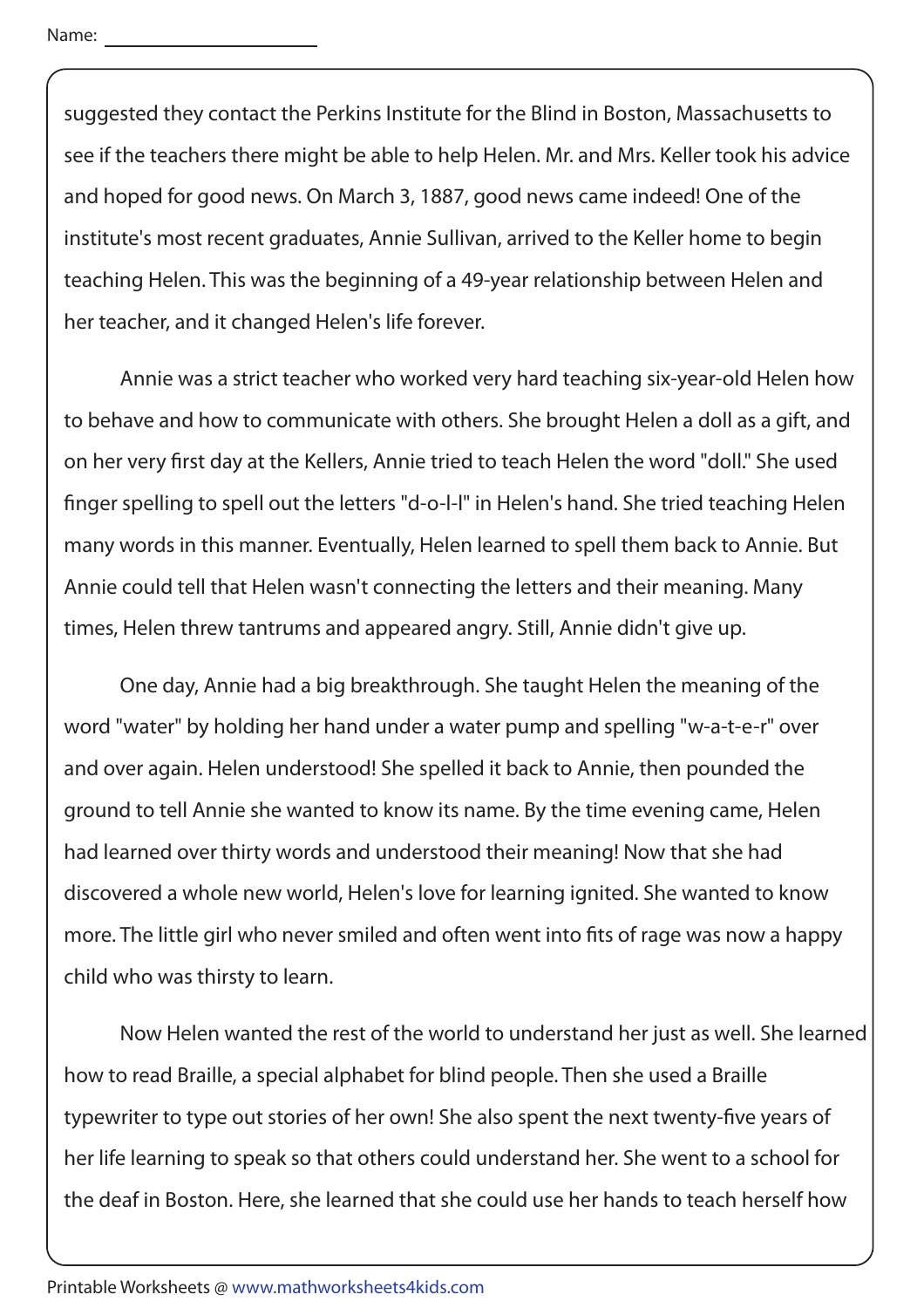to speak. She put one hand on a person's throat to feel the vibrations, while her other hand touched the person's mouth so she could feel how they formed the sounds in their words. This was very difficult, but Helen was determined. When she finally learned how to speak, everyone listened. She was very intelligent and inspirational.

 With the help of Annie Sullivan and a vision to live her life to the fullest, Helen Keller grew up to become a truly amazing woman. She helped improve others' lives, too, by speaking up for their rights, and by helping to change the way the world viewed people who were blind and deaf. Although her own life was one of silence and darkness, Helen Keller was courageous and determined enough to bring light to others by encouraging them to never give up.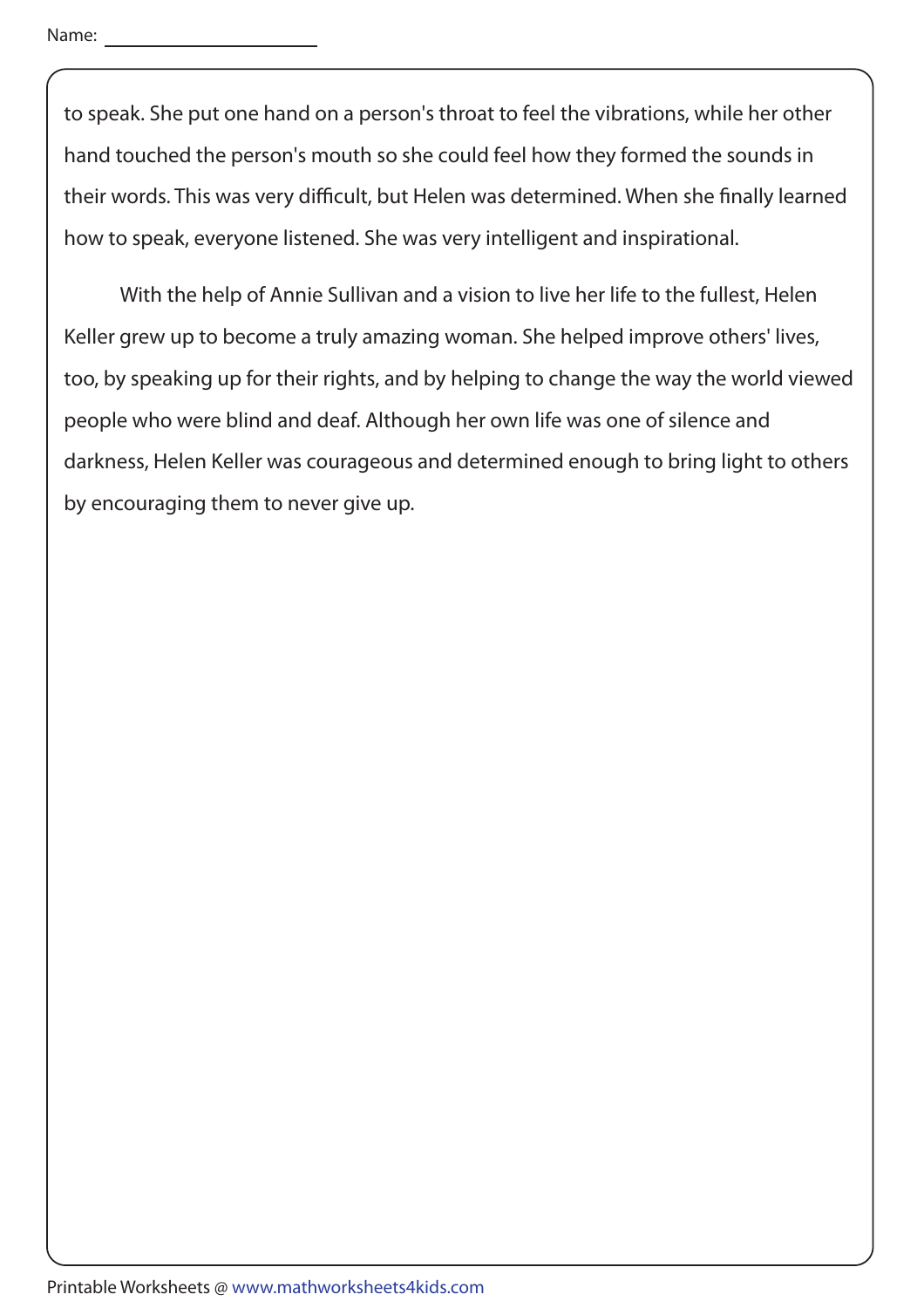- 1) What of the following best summarizes the central idea of the text?
	- a) How, despite some serious challenges, Helen Keller grew up to become one of the most inspirational women.
	- b) In a world blessed with scientific inventions, physical infirmities won't stop you from achieving your dreams.
	- c) The amazing parents of Helen Keller
	- d) Helen Keller and her great teacher.
- 2) Annie, the teacher, was instrumental in shaping up Helen Keller into the most inspirational woman that she later became. Analyze the introduction and development of Annie's character in the passage.

3) What does the phrase "a big breakthrough" mean?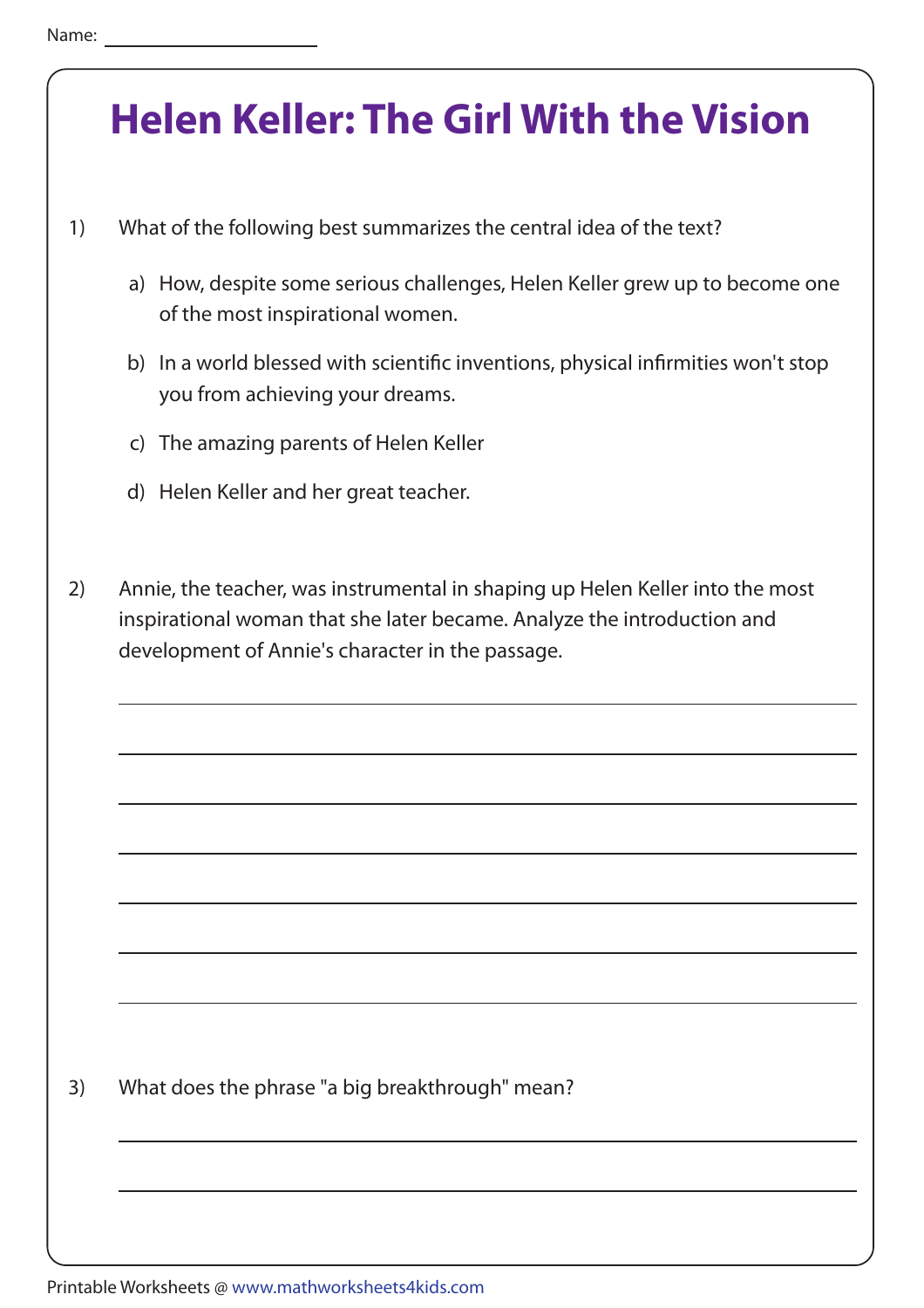|    | <b>Helen Keller: The Girl With the Vision</b>                                                                                     |
|----|-----------------------------------------------------------------------------------------------------------------------------------|
| 4) | Write a brief appreciatory note on the overall structure of the passage.                                                          |
|    |                                                                                                                                   |
|    |                                                                                                                                   |
|    |                                                                                                                                   |
|    |                                                                                                                                   |
|    |                                                                                                                                   |
| 5) | Do you know of a person who, in spite of physical challenges, became very<br>successful in life? Explain what they have achieved. |
|    |                                                                                                                                   |
|    |                                                                                                                                   |
|    |                                                                                                                                   |
|    |                                                                                                                                   |
|    |                                                                                                                                   |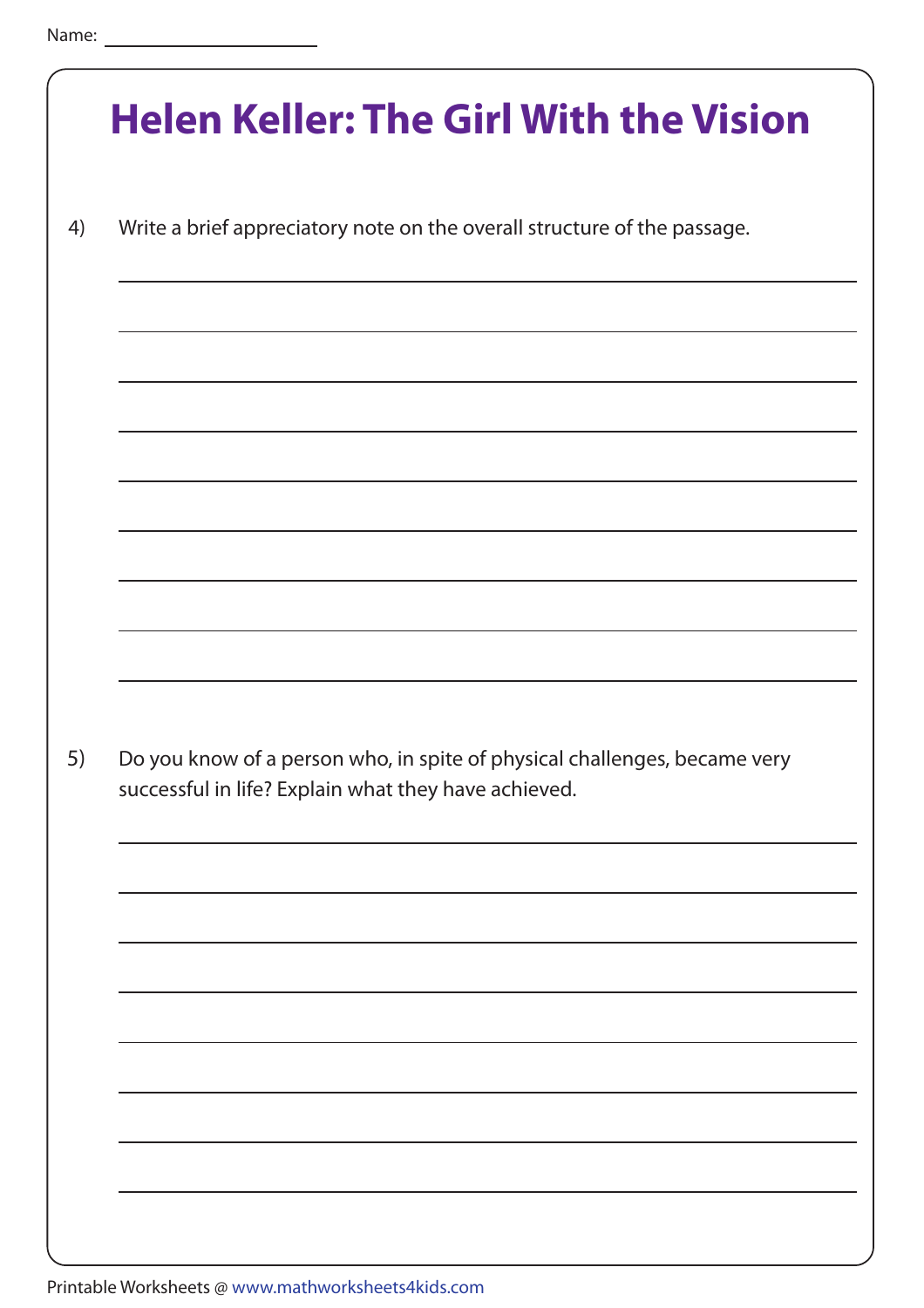- 1) What of the following best summarizes the central idea of the text?
	- a) How, despite some serious challenges, Helen Keller grew up to become one of the most inspirational women.
	- b) In a world blessed with scientific inventions, physical infirmities won't stop you from achieving your dreams.
	- c) The amazing parents of Helen Keller
	- d) Helen Keller and her great teacher.
- 2) Annie, the teacher, was instrumental in shaping up Helen Keller into the most inspirational woman that she later became. Analyze the introduction and development of Annie's character in the passage.

**Annie Sullivan is introduced as the good news that happened in Helen**

**Keller's life. She is a thoughtful teacher, which is proven by her choosing to**

**gift Helen a doll. With the water episode, Annie ignites a fire in the heart of** 

**the young Helen, and there had been no looking back since then. The**

**concluding part of the text is clear that if it was not for Annie, Helen Keller**

**wouldn't have had such a lofty vision in life.** 

3) What does the phrase "a big breakthrough" mean?

**It means 'an important discovery or event'.**

Printable Worksheets @ www.mathworksheets4kids.com